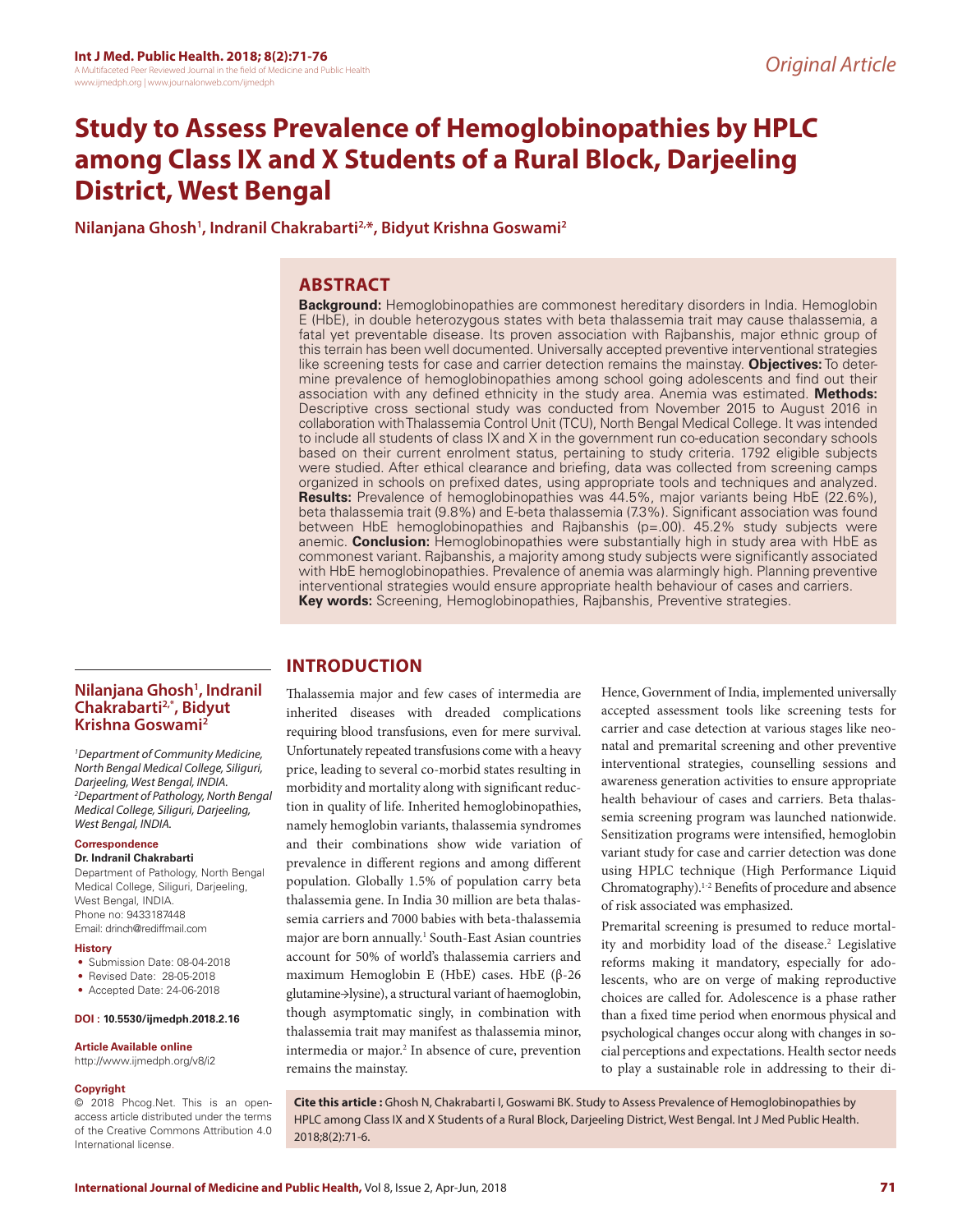verse needs, helping them stay healthy and successfully complete their journey to adulthood.<sup>3</sup> Perceived to be proactive and receptive to various screening programs and awareness generation activities, schools serve as receptive area for adolescents.<sup>4</sup> Catering a mix of various racial groups and ethnicities, schools represent the existent local community. Adolescents, studying in secondary schools, particularly in rural areas are perceived to be better suited for assessment tests and are thus targeted for screening programs.

Assessment of hemoglobinopathy through school based approach is assumed to reflect current status of the area and help designing appropriate preventive interventional strategies to address the issues further.

Scientific literature revealed carrier rate of beta-thalassemia varied between 0 - 17% in different ethnic groups and documented proven relationship of hemoglobinopathies with ethnicity.<sup>5</sup> HbE have prevalence of 1-2% in West Bengal and is believed to be harboured by Rajbanshis, who comprise major ethnic group of local population.<sup>5</sup>

Segregated data regarding adolescents in this part of rural terrain is rare. Thus in aforesaid context and to add to the existing database, present study was conducted with the following objectives.

- 1. To determine prevalence of hemoglobinopathies among school going adolescents of class IX and X in the study area.
- 2. To find out association of hemoglobinopathies with other sociodemographic factors with special reference to any defined ethnic groups existing in the study area
- 3. Estimating prevalence of anemia among school going adolescents in study area

# **MATERIALS AND METHODS**

## Study design, Setting, Subjects

A descriptive cross-sectional study was conducted among all the government run co-education secondary schools of Naxalbari block, Darjeeling district, West Bengal, India. Study period was from November 2015 to August 2016 and field level data was collected for six months. It was intended to include all students of class IX and X studying in the 9 such schools, based on their current enrolment status. Estimated strength was 3205. However due to organizational and administrative issues, 7 schools could be studied. Estimated students were 2572.

Those with history of documented hemoglobinopathy, absent on screening days despite prior sensitisation, receiving blood transfusion within last six weeks or priorly screened for hemoglobinopathies were excluded from study. Students unwilling to participate in the study, lacking guardian consent, unavailable or absent on screening days despite prior sensitisation were also excluded. Thus finally 1792 eligible subjects could be studied.

#### Data collection and measurement

Line listing of all eligible study subjects was done with help of school teachers. Briefing was done in schools two days prior to organizing screening camps clearly stating the benefit, intent and purpose of study. Sensitization was carried along with briefing to increase student participation, increase guardian consent and ensure support from school authorities. Relevant posters, pamphlets and other IEC materials were displayed and distributed. Holding counselling sessions by trained counsellors on screening days simultaneously was assured and ensured. Blood collection procedure was explained. No risk associated was emphasized. Queries were addressed.

Screening camps were held over 6 months. Dates were decided in accordance to operational feasibility of TCU and after consultation with concerned school authorities. Data was collected on prefixed dates among eligible study subjects by organizing screening camps in school premises.

## Socio-demographic variables

Were recorded by interview method using a predesigned pretested semi-structured schedule from the eligible study subjects. Background characteristics elicited were age, gender, caste, religion, ethnicity (Rajbanshi, hilly tribes, adivasis, etc.), history of consanguineous marriages, family history of cases or carriers, history of blood transfusion or screening tests in past. Students were then subjected to blood tests for screening.

## Assessment of hemoglobinopathies

Venous blood collection was done maintaining appropriate techniques and estimated by HPLC machine using recommended guidelines. Logistics and equipments for blood collection were taken to field. Blood was collected and transported to TCU with due care.

#### Process of Blood Collection

Trained paramedical staffs of TCU collected 5ml of venous blood in vials using EDTA as anticoagulant, transported them to TCU and ran them in cell counter (Sysmex KX 21) and HPLC machine (Variant, Bio- Rad, USA using beta thalassemia short program). Value of 3.6% of HbA2/E fraction of hemoglobin was taken as cut off point for determining beta thalassemia trait and value of more than 10% was assumed to be HbE. Blood was screened for hemoglobinopathies and anemia. Reports were handed over to highest school authorities within a month. Estimation of haemoglobin variant was done by HPLC. Recommended cut off points for different variants were considered using standard recommended guidelines.<sup>6-7</sup>

HPLC, the commonest tool for detecting cases and carriers has made estimation fast, reliable and reproducible with high sensitivity and specificity for identification and quantification of abnormal hemoglobin variants. However it couldn't detect α thalassemias.<sup>8</sup> Mandatory prerequisite of accounting for clinical history, family history, complete blood count, PBS and nutritional anemia while interpreting chromatograms was a major limitation for the present study.<sup>8-9</sup> Molecular studies is recommended for step wise upgradation of screening tests. Its unavailability was a major limitation for conclusive diagnosis in present study.<sup>1</sup>

Only those study subjects found positive were referred to TCU for further management. Family studies were done. TCU is a government endeavour and all equipments are regularly checked, assessed and kept functional. Quality control is stringently ensured and enforced.

### Assessment of anemia

Collected blood was also tested in Automated cell counter for blood parameter estimation.<sup>6-7</sup> Complete blood counts particularly Haemoglobin (g/dl), Hematocrit, RBC count, MCV, MCH, MCHC, RDW and Peripheral Blood Film Examinations were done.

## Information dissemination

Awareness generation activities were conducted on sensitisation days. Knowledge on preventive measures for hemoglobinopathies was assessed. During sensitization sessions they were motivated for peer dissemination of information to 3 families and their performance was noted by selfreporting on screening days.

## Ethical consideration

Ethical clearance from Institutional Ethics Committee, NBMCH was obtained. District Inspector of Schools and Chief Medical Officer of Health, Darjeeling district, Block Medical Officer of Health, Naxalbari block and highest school authority of concerned schools were intimidated about purpose of study and approval obtained. Informed voluntary written consent was taken. Anonymity and confidentiality of reports was ensured. Unique identification number was generated for each participant.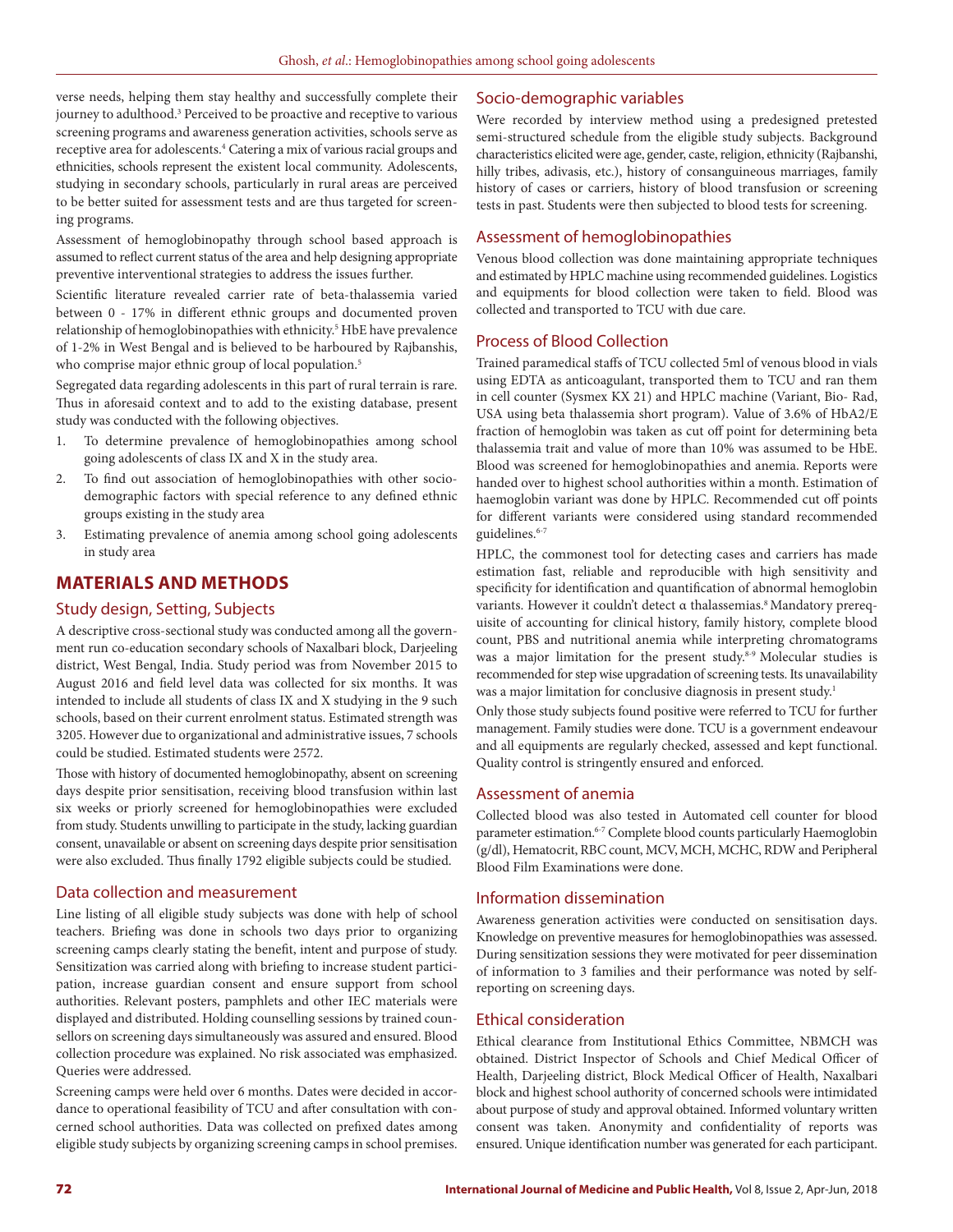



**Figure 1:** HPLC Chromatogram showing beta Thalassemia trait [BIORAD: Beta thal short program].

| ANALYTE ID     | ×          | TIME | AREA    |
|----------------|------------|------|---------|
| F              | 1.0        | 1.14 | 15868   |
| P <sub>2</sub> | 4.7        | 1.36 | 74840   |
| P <sub>3</sub> | 4.9        | 1.76 | 77801   |
| Ao             | 60.3       | 2.47 | 965966  |
| A2             | 28.3       | 3.63 | 405425  |
|                | TOTAL AREA |      | 1539900 |
| F              | 1.6%       | A2   | 28.3%   |



**Figure 2:** HPLC chromatogram showing Hemoglobin E trait [BIORAD: Beta thal short program].

Adolescents consented on their own behalf.<sup>10</sup> It was assured that data will be used for academic and research purpose only.

### Data management and analysis

Data was cleaned, checked for consistency, compiled and entered into Microsoft Xcel and analysed using principles of descriptive and inferential statistics using Statistical Package for Social Sciences version 20. Prevalence and proportion of specific attributes were calculated in percentages and association was tested by Chi square test. Data was presented in form of tables.

# **RESULTS**

1792 eligible subjects were studied.

#### Socio demographic characteristics

Equal number of students participated from class IX and X, 49.9% and 50.1% respectively. Background characteristics reveal 66.2% of study subjects were aged between 15-16yrs. Majority were boys (60.3%), Hindus (69.2%) and Rajbanshis (56.3%). 25.3% study subjects were Muslims and 15.9% and 11.1% belonged to hill tribes and non hilly tribes like adivasis respectively. 12.9% study subjects were offspring's of consanguineous marriages and among 4.1% (73 subjects) having positive family history, 19 had thalassemic siblings whereas 54 had relatives requiring repeated blood transfusions for survival. 96 study subjects (5.3%), mostly girls, were married. (Table 2)

#### Hemoglobinopathy and its variants

Prevalence of hemoglobinopathies was found to be 44.5% (798 subjects). Major variants were HbE (22.6%), beta thalassemia trait (9.8%), E-beta thalassemia (7.3%) followed by HbS, HbD, HbJ in traces (Table 1). Lone inconclusive case needed parental study before final diagnosis. HbE hemoglobinopathies (E-beta thalassemia, E trait, EE disease) were found in 581 subjects, prevalence being 32.4%. However Sickle cell trait and S-beta thalassemia heterozygous was not reported. Figures 1 and 2 show chromatograms of beta thalassemia trait and Hemoglobin E traits respectively.

# Association of hemoglobinopathies with other sociodemographic variables

Abnormal haemoglobin variants were found distributed maximally among 14-15years (54.4%) and among Hindus (47.9%), followed by Muslims and Christians. However they were equally distributed among

| Table 1: Distribution of study subjects according to normal and<br>abnormal hemoglobin variants (n=1792). |                            |                            |  |
|-----------------------------------------------------------------------------------------------------------|----------------------------|----------------------------|--|
|                                                                                                           | <b>Hemoglobin variants</b> | <b>Number (Percentage)</b> |  |
|                                                                                                           | Normal hemoglobin          | 994 (55.5)                 |  |
|                                                                                                           | Abnormal variants          | 798 (44.5)                 |  |
|                                                                                                           | H <sub>b</sub> E trait     | 406(22.6)                  |  |
|                                                                                                           | Beta thal trait            | 175(9.8)                   |  |
|                                                                                                           | E beta thal                | 131(7.3)                   |  |
|                                                                                                           | EE disease                 | 44(2.4)                    |  |
|                                                                                                           | HbS                        | 27(1.5)                    |  |
|                                                                                                           | HbD                        | 12(0.6)                    |  |
|                                                                                                           | HbI                        | 2(0.1)                     |  |
|                                                                                                           | Inconclusive               | 1(0.05)                    |  |
|                                                                                                           |                            |                            |  |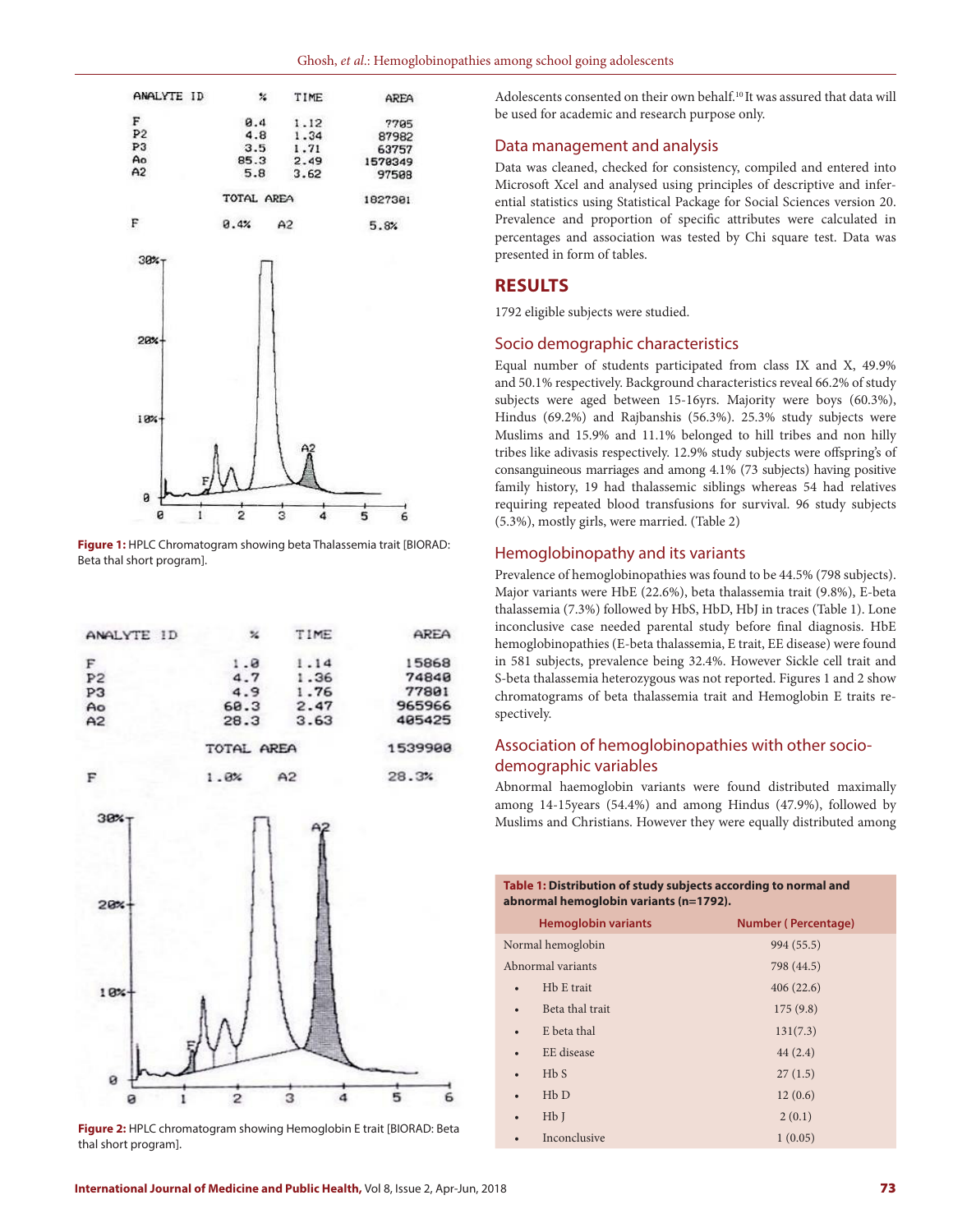| Table 2: Association of hemoglobinopathies with other socio-demographic variables (n = 1792).  |                |                                                                              |                                                |  |  |  |
|------------------------------------------------------------------------------------------------|----------------|------------------------------------------------------------------------------|------------------------------------------------|--|--|--|
| Socio-demographic Variables                                                                    |                | Hemoglobinopathy absent ( $N = 994$ ) Hemoglobinopathy present ( $N = 798$ ) | <b>Statistical test</b>                        |  |  |  |
|                                                                                                | N( %)          | $N($ %)                                                                      |                                                |  |  |  |
|                                                                                                | Age (in years) |                                                                              |                                                |  |  |  |
| $14-15$ (n= 333)                                                                               | 152(45.6)      | 181(54.4)                                                                    | $\chi^2$ for linear trend = .52, df=2, p=.46   |  |  |  |
| $15-16(n=1187)$                                                                                | 715(60.2)      | 472 (39.8)                                                                   |                                                |  |  |  |
| $16-17$ (n= 272)                                                                               | 127(46.7)      | 145(53.3)                                                                    |                                                |  |  |  |
|                                                                                                |                | Gender                                                                       |                                                |  |  |  |
| Boys (n=1081)                                                                                  | 602(55.7)      | 479 (44.3)                                                                   | $x^{2}$ =.05, df=1, p=.81                      |  |  |  |
| Girls $(n=711)$                                                                                | 392(55.1)      | 319 (44.9)                                                                   |                                                |  |  |  |
|                                                                                                |                | Religion                                                                     |                                                |  |  |  |
| Hindu $(n=1241)$                                                                               | 647(52.1)      | 594 (47.9)                                                                   | $\chi^2$ for linear trend = 25.23, df=2, p=.00 |  |  |  |
| Muslim $(n=454)$                                                                               | 273(60.1)      | 181 (39.9)                                                                   |                                                |  |  |  |
| Christian (n=97)                                                                               | 74 (76.3)      | 23(23.7)                                                                     |                                                |  |  |  |
|                                                                                                |                | Ethnicity                                                                    |                                                |  |  |  |
| Rajbanshi (n=1009)                                                                             | 517(51.2)      | 492 (48.8)                                                                   | $\chi^2$ for linear trend =8.81, df=2, p=.00   |  |  |  |
| Hill tribes $(n=285)$                                                                          | 163(57.2)      | 122(42.8)                                                                    |                                                |  |  |  |
| Nonhilly tribes (n=198)                                                                        | 156(78.8)      | 42(21.2)                                                                     |                                                |  |  |  |
| Others $(n=300)$                                                                               | 158(52.7)      | 142(47.3)                                                                    |                                                |  |  |  |
| Positive family history (having thalassemic siblings or relatives requiring blood transfusion) |                |                                                                              |                                                |  |  |  |
| Positive $(n=73)$                                                                              | 11(15.1)       | 62(84.9)                                                                     | $\chi$ 2 = 50.29, df = 1, p=.00                |  |  |  |
| Negative $(n=1719)$                                                                            | 983 (57.2)     | 736 (42.8)                                                                   |                                                |  |  |  |
| History of consanguineous marriage among parents                                               |                |                                                                              |                                                |  |  |  |
| Present $(n=232)$                                                                              | 65(28.1)       | 167(71.9)                                                                    | $\chi$ 2 = 1.31, df = 1, p = .00               |  |  |  |
| Absent $(n=1560)$                                                                              | 929 (59.6)     | 631 (40.4)                                                                   |                                                |  |  |  |
|                                                                                                |                |                                                                              |                                                |  |  |  |

(Number in parenthesis indicate percentage)

| Table 3: Association of HbE variants (HbE trait, EE disease, E beta thal) with ethnicity. |                      |                                          |                          |                                   |
|-------------------------------------------------------------------------------------------|----------------------|------------------------------------------|--------------------------|-----------------------------------|
| <b>Ethnicity</b>                                                                          | <b>Hb E variants</b> | <b>Other variants (Non HbE variants)</b> | <b>Normal Hemoglobin</b> | <b>Statistical test</b>           |
| Rajbanshis ( $n = 1009$ )                                                                 | 417(41.3)            | 75 (7.4)                                 | 517(51.3)                | $\chi$ 2 for linear trend = 47.2, |
| Non - Rajbanshis ( $n = 783$ )                                                            | 164(20.9)            | 142(18.2)                                | 477(60.9)                | $df = 2$ , $p=0.00$               |

(Number in parenthesis indicate percentage)

boys and girls, 44.3% and 44.9% respectively. Among Rajbanshis, 48.8% suffered from hemoglobinopathies. However very few cases were noted among Nepali population. Abnormal haemoglobin variants were found in 84.9% of study subjects having documented positive family history. Among off springs of consanguineous marriages, 71.9% had hemoglobinopathies. Chi square test revealed hemoglobinopathies to be significantly associated with positive family history, consanguineous marriages and ethnicity (*p*< 0.00). (Table 2)

## Association of Rajbanshis and HbE hemoglobinopathies

Among Rajbanshis, HbE variants (comprising of HbE trait, EE disease and E-beta thalassemia) were found in 41.3% subjects, whereas non HbE variants and normal haemoglobin was found in 7.4% and 51.3% cases respectively. Other ethnicities reported 20.9% HbE variants. Moreover, significant association was also found to exist between Rajbanshis and HbE hemoglobinopathies (*p*< 0.00). (Table 3)

#### Estimation of anaemia

Prevalence of anemia among study subjects was 45.2%. Among girls, majority were anaemic (74.8%) whereas among boys only 25.8% were anemic. Among Rajbanshis, 67.1% were anemic whereas among diagnosed 798 cases of hemoglobinopathies, 78.7% had coexistent anemia. (Table 4). Anemia was classified according to mild, moderate, severe using the recommended guidelines. Prevalence of mild and moderate anemia was 40% and 5.1% respectively, prevalence being more among those affected with hemoglobinopathies. However only 2 cases were found to have severe anemia, both had coexistent hemoglobinopathies. (Table 5)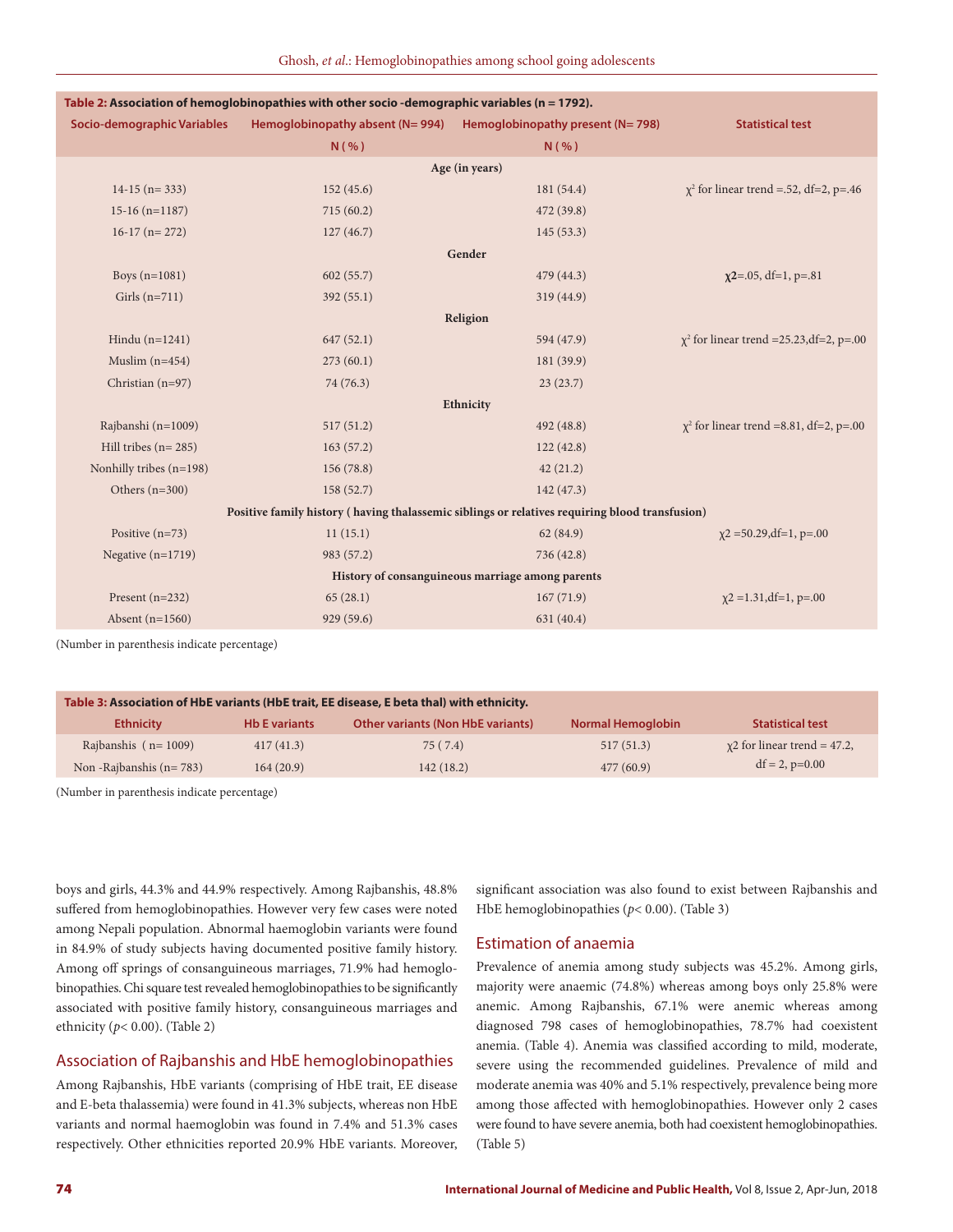| Table 4: Distribution of anemia among study subjects according to |
|-------------------------------------------------------------------|
| socio-demographic variables (n=1792).                             |

| Socio-demographic<br>variables                      | Anemia absent<br>$(n=981)$ | Anemia present<br>$(n=811)$ |  |  |  |
|-----------------------------------------------------|----------------------------|-----------------------------|--|--|--|
|                                                     | N( %)                      | N( %)                       |  |  |  |
|                                                     | Age (in years)             |                             |  |  |  |
| $14-15$ (n= 333)                                    | 202(60.7)                  | 131(39.3)                   |  |  |  |
| $15-16$ (n= $1187$ )                                | 635(53.5)                  | 552 (46.5)                  |  |  |  |
| $16-17$ (n= 272)                                    | 144 (52.9)                 | 128(47.1)                   |  |  |  |
|                                                     | Gender                     |                             |  |  |  |
| Boys $(n=1081)$                                     | 802 (74.2)                 | 279(25.8)                   |  |  |  |
| Girls $(n=711)$                                     | 179(25.2)                  | 532 (74.8)                  |  |  |  |
| Religion                                            |                            |                             |  |  |  |
| Hindu $(n=1241)$                                    | 845 (68.1)                 | 396 (31.9)                  |  |  |  |
| Muslim $(n=454)$                                    | 73(16.1)                   | 381 (83.9)                  |  |  |  |
| Christian $(n=97)$                                  | 63(64.9)                   | 34(35.1)                    |  |  |  |
|                                                     | Ethnicity                  |                             |  |  |  |
| Rajbanshi (n=1009)                                  | 332 (32.9)                 | 677(67.1)                   |  |  |  |
| Hill tribes $(n=285)$                               | 264(92.6)                  | 21(7.4)                     |  |  |  |
| Non hilly tribes<br>$(n=198)$                       | 144 (72.7)                 | 54(27.3)                    |  |  |  |
| Others $(n=300)$                                    | 241 (80.3)                 | 59 (19.7)                   |  |  |  |
| Presence of hemoglobinopathies among study subjects |                            |                             |  |  |  |
| Present $(n=798)$                                   | 170(21.3)                  | 628 (78.7)                  |  |  |  |
| Absent $(n=994)$                                    | 811 (81.6)                 | 183 (18.4)                  |  |  |  |

**Table 5: Classification of study subjects according to various categories of anemia (n=1792).**

| <b>Hemoglobinopathy</b> | <b>Anemia</b><br>absent | <b>Mild</b><br>anemia | <b>Moderate</b><br>anemia | <b>Severe</b><br>anemia |
|-------------------------|-------------------------|-----------------------|---------------------------|-------------------------|
| Present $(n=798)$       | 170(9.5)                | 558(31.1)             | 68(3.8)                   | 2(0.1)                  |
| Absent $(n=994)$        | 811(45.2)               | 160(8.9)              | 23(1.3)                   | 0(0.0)                  |

16.1% (289 study subjects) had correct knowledge regarding prevention of thalassemia and 740 subjects (41.3%) reported performing peer dissemination of information after the sensitization program.

## **DISCUSSION**

Preventable diseases like hemoglobinopathies with potentially fatal outcomes and dreaded complications need stringent control measures. Various studies have been planned and conducted in various parts of the nation to throw light on its various aspects.

Present study concluded prevalence of hemoglobinopathies as 44.5% with HbE as the major variant. Other studies similarly revealed HbE as commonest variant in north-eastern India with a prevalence of 7-50%,<sup>5</sup> while another cross sectional study in North Bengal found prevalence of hemoglobinopathies among 0-20yrs as 30.5%.1 A pilot study among Sindhi community found HbE prevalence as 19.26%.<sup>11</sup> However all reasons for increased prevalence hemoglobinopathies in present study was difficult to comprehend.

Inability to perform family study for the lone inconclusive case was a limitation. Chromatograms needed to be interpreted in the light that nutritional anemia and other factors were not accounted before screening tests, as recommended.8

Present study found relatively lower prevalence of hemoglobinopathies among Muslims and tribals, in contrast to other studies. Other states noted higher prevalence of hemoglobinopathies among them.<sup>1,12</sup> Assam recorded a higher morbidity load of hemoglobinopathies, due to incorporating various linguistic and ethnically diverse population and migrants.12 Clustering of hemoglobinopathies was found in small pockets, attributable to small population size, caste endogamy, consanguinity, virtual lack of medical facilities and natural barriers like rivers, forests, etc.1,5 Migration of people and marriages between communities has led to its wide prevalence. HbS, HbD, HbJ were found in trace amounts in present study, a finding echoed by other studies as well. HbD was found commonly in Punjab, HbS in tribal areas.<sup>1,5</sup>

HbE preponderance among hilly tribes and in Assam and Tripura regions hint a lineage simulation, acculturation and inter-caste marriages between Rajbanshis and these states.5,12-13 Earlier studies in blocks of Darjeeling district also found low prevalence of hemoglobinopathies among Nepali population. Being mostly converts from Rajbanshis, Muslims exhibit more preponderance for the disease due to intermixing and narrowing down of differences with Rajbanshis genetically.<sup>1</sup>

Present study revealed Rajbanshis as the majority (56.3%) and also noted their significant association with HbE hemoglobinopathies, the commonest variants. Similiar to present study HbE was noted to be harboured mostly by Rajbanshis, the major ethnic group of local terrain.<sup>1,5</sup> Significant association between them was documented by other studies as well.

Segregated data on adolescents was revealed by the present study. Rajbanshis and HbE hemoglobinopathies both being commonly prevalent among adolescents in the study area, advocating and implementing premarital screening becomes mandatory. Hemoglobinopathies were also significantly associated with positive family history and history of consanguineous marriages, a finding similar to a pilot study conducted among antenatal women.<sup>5</sup>

Present study noted that among subjects diagnosed anaemic, majority were girls (65.6%), a finding shared by other studies.<sup>5,12</sup> Adolescent girls need enlightenment on importance of intergenerational life cycle approach, importance of balanced diet and awareness generation on pertinent issues.

Differentiating between types of anemia was beyond scope of study. Presuming anemia in rural terrain as nutritional, a possibility exists that HbA2 values were interpreted as false low and hemoglobinopathy exists more.1,8 Beta thalassemia trait (9.8%) in present study, pose a potential threat, since in combination with HbE, the commonest variant noted, they may lead to thalassemia.<sup>1</sup>

A large community based study revealed iron-deficiency anemia simulating HbE hemoglobinopathies in double heterozygous states, commonly in Rajbanshis and Muslims. Iron supplements having no role, inadvertent use in high risk region needs revision to avoid iron overload.<sup>1,4</sup>

16.1% and 41.3% adolescents in present study were aware about prevention of hemoglobinopathies and proactively participated in peer dissemination of information respectively. Another study noted 56.2% Bengalis residing in a high risk area to have good knowledge on thalassemia, but were unaware about its types. Extensive awareness generation activities among masses were conducted by them. Carrier couples were diagnosed and consanguineous marriages between carriers avoided. Special attention was given to high risk families.<sup>14</sup> Screening camps, psycho-genetic counsellings, premarital screenings were organized in schools, relevant materials were displayed and peer dissemination of information was carried out by them similar to the present study.